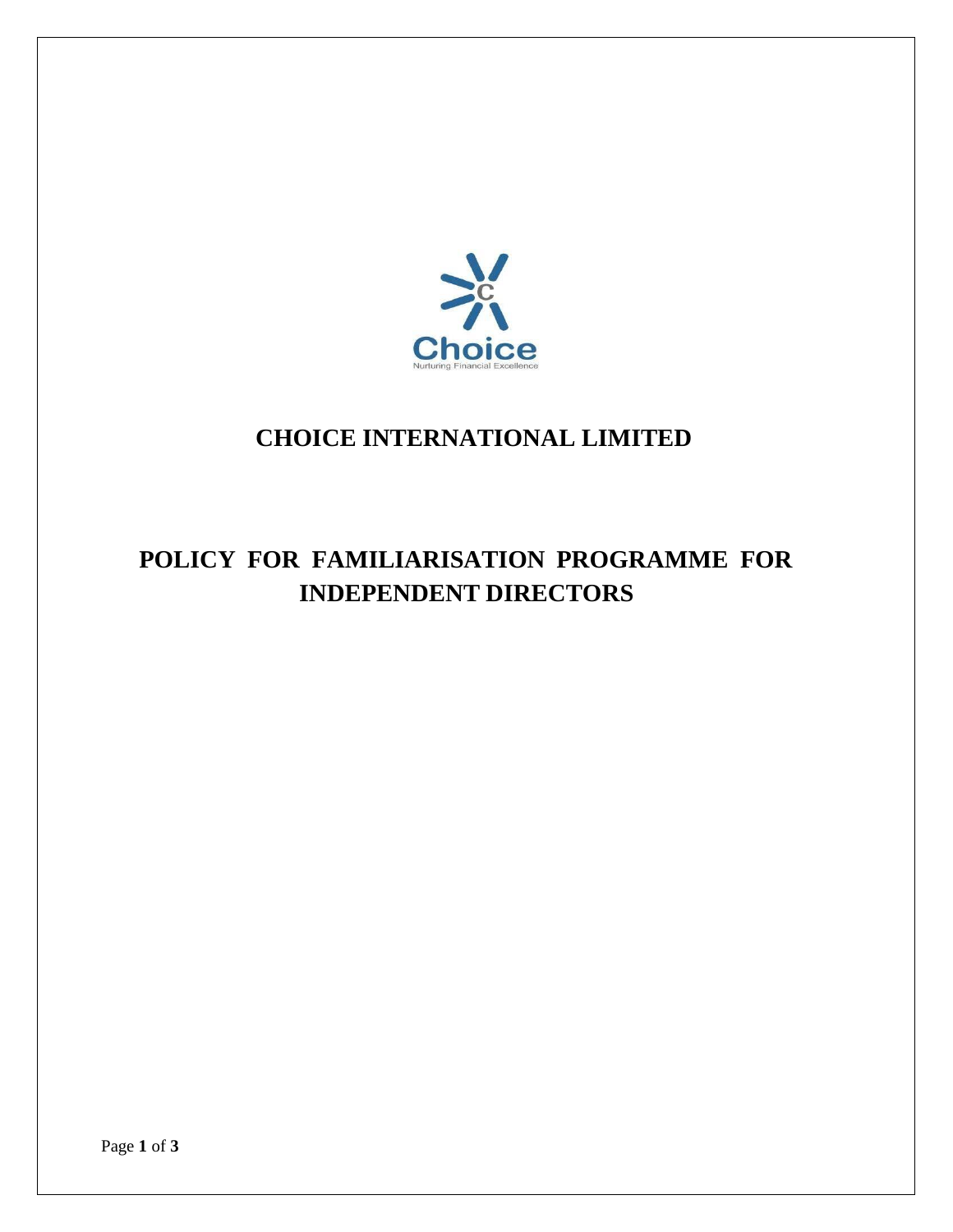

#### **CHOICE INTERNATIONAL LIMITED**

### **POLICY FOR FAMILIARISATION PROGRAMME FOR INDEPENDENT DIRECTORS**

#### **1. PREAMBLE**

As required by the provisions of Schedule IV of the Companies Act, 2013 read with Regulations 25 of SEBI (Listing Obligations and Disclosure Requirements) Regulations, 2015 ("the Listing Regulations"), the Choice International Limited ("the Company'') is required to develop a Familiarisation Programme for the Independent Directors of the Company.

#### **2. PURPOSE AND OBJECTIVE OF THE POLICY**

To provide insights into the Company to enable the Independent Directors to understand the Company's business in depth and make them accustomed with their roles and responsibilities that would facilitate their active participation in contributing to the Company.

#### **3. FAMILIARIZATION AND CONTINUING EDUCATION PROCESS**

The newly appointed Independent Directors of the Company shall be familiarised with the various aspects of the Company like constitution, vision & mission statement, core activities, business model, geographies in which the Company operates, board procedures, strategic directions, etc., by way of a detailed presentation.

Information material like Code of Conduct, Insider Trading Code, performance highlights, etc., will also to be provided to supplement the presentation and to create awareness to the Independent Directors of their roles, rights, responsibilities towards the Company. Further, the Familiarisation Programme shall also provide information relating to the financial performance of the Company and budget and control process of the Company.

Periodic presentations on need basis will be made to the Independent Directors to update them on all business-related issues and new initiatives undertaken by the Company including any regulatory changes that may have impact on the operations of the Company including roles and responsibilities of the Independent Directors. The Company may also conduct technical sessions by external consultants/ experts, outlining the roles, duties and responsibilities of Independent Directors, from the perspective of various applicable laws.

The Independent Directors may be sponsored to attend various seminars, conferences, and training programmes from time to time.